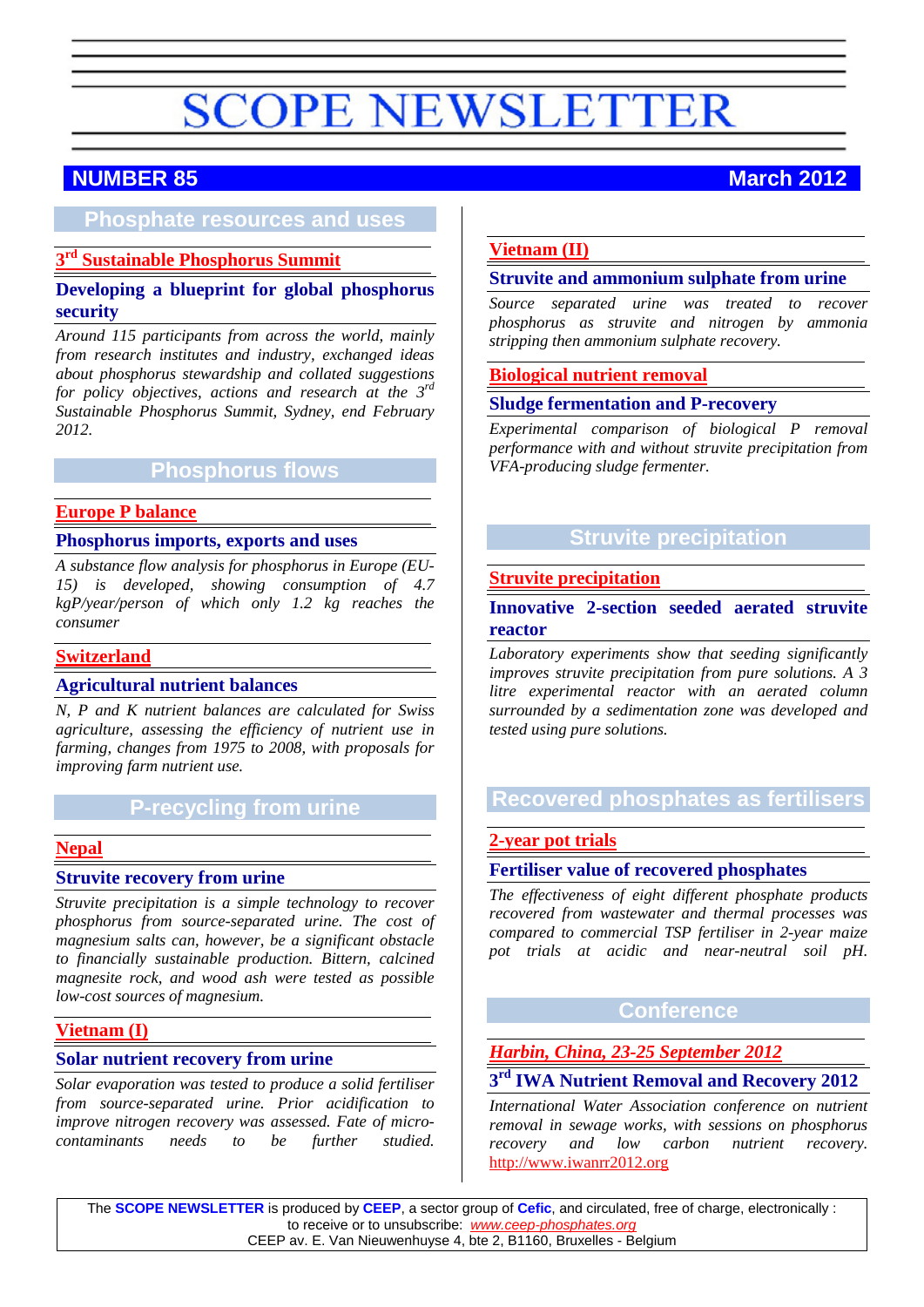# <span id="page-1-0"></span>**3rd Sustainable Phosphorus Summit Developing a blueprint for global phosphorus security**

Around 115 participants from across the world, mainly from research institutes and industry, exchanged ideas about phosphorus stewardship and collated suggestions for policy objectives, actions and research at the  $3<sup>rd</sup>$  Sustainable Phosphorus Summit, Sydney, end February 2012.

The first two '**Sustainable Phosphorus Summits'** took place in Linköping Sweden in 2010 and in Arizona USA in 2011. The 3<sup>rd</sup> Summit was an initiative of the GPRI (Global Phosphorus Research Institute), a network of several research institutes aiming to develop research into phosphorus security for the future and awareness of phosphorus scarcity issues and solutions.

**The objective of the 3rd Sustainable Summit** was to bring together interested parties to exchange ideas and collate suggestions for policy and action, and to develop a "**blueprint for global phosphorus security**". This document, drafted on the basis of participants' ideas at the conference, aims to present a some visions for future phosphorus security and identify possible strategies, actions and roles of different actors to move this forward.

Participants at the conference were researchers and

NGOs, and from the water industry and farming. Most participants were from developed countries, and the Summit organisers recognised the need to extend coverage to developing countries.

The Summit was based on an Expert Panel debate, short soapbox-style presentations by accepted speakers and more participative methods to collect ideas from participants, discussing and debating these in small groups, and synthesizing the resulting content into the proposed "Blueprint".

#### **Peak-P or P-stewardship ?**

The Summit announced as its basic

tenet that "**global phosphorus scarcity is likely to threaten the world's ability to produce food in the future**", but this was challenged by a number of participants who considered that **significant new** 

**phosphate rock reserves are now being found and exploited**, in response to the 2008 supply shortages and price peak.

Most participants did however agree that phosphorus is **likely to become more expensive in the future and face geopolitical source concentrations**, leading to price fluctuations and supply and accessibility risks. Phosphorus scarcity should not be considered as only a question of quantities of reserves or supply compared to demand, but should take into account these other important dimensions of sustainable and secure access to phosphorus. .

**Phosphorus stewardship offers important synergies with other sustainability issues**, including management of other nutrients, local/regional resource security, materials recycling, waste and water treatment improvements.

#### **Complex, locally-specific messages**

Messages concerning phosphorus stewardship are therefore much more complex than P-scarcity or "Peak P", and must **place phosphorus management as one facet of sustainability**.

Also, **issues are very different depending on local or regional situations**. Developed countries need to reduce phosphorus loss or profligacy (in agriculture, food wastes, high protein diets) and develop phosphorus recovery and recycling, whereas many developing countries face a phosphorus shortage, with soils chronically under-fertilised (particularly in Africa) or poor farmers unable to purchase fertiliser, thus preventing adequate food production.



*Illustration showing which words came up most in Summit participants' ideas and contributions. (generated using* <http://www.wordle.net/>*).* 



*SCOPE Newsletter - n° 85 - March 2012 - Page 2 [www.ceep-phosphates.org](http://www.ceep-phosphates.org/)*

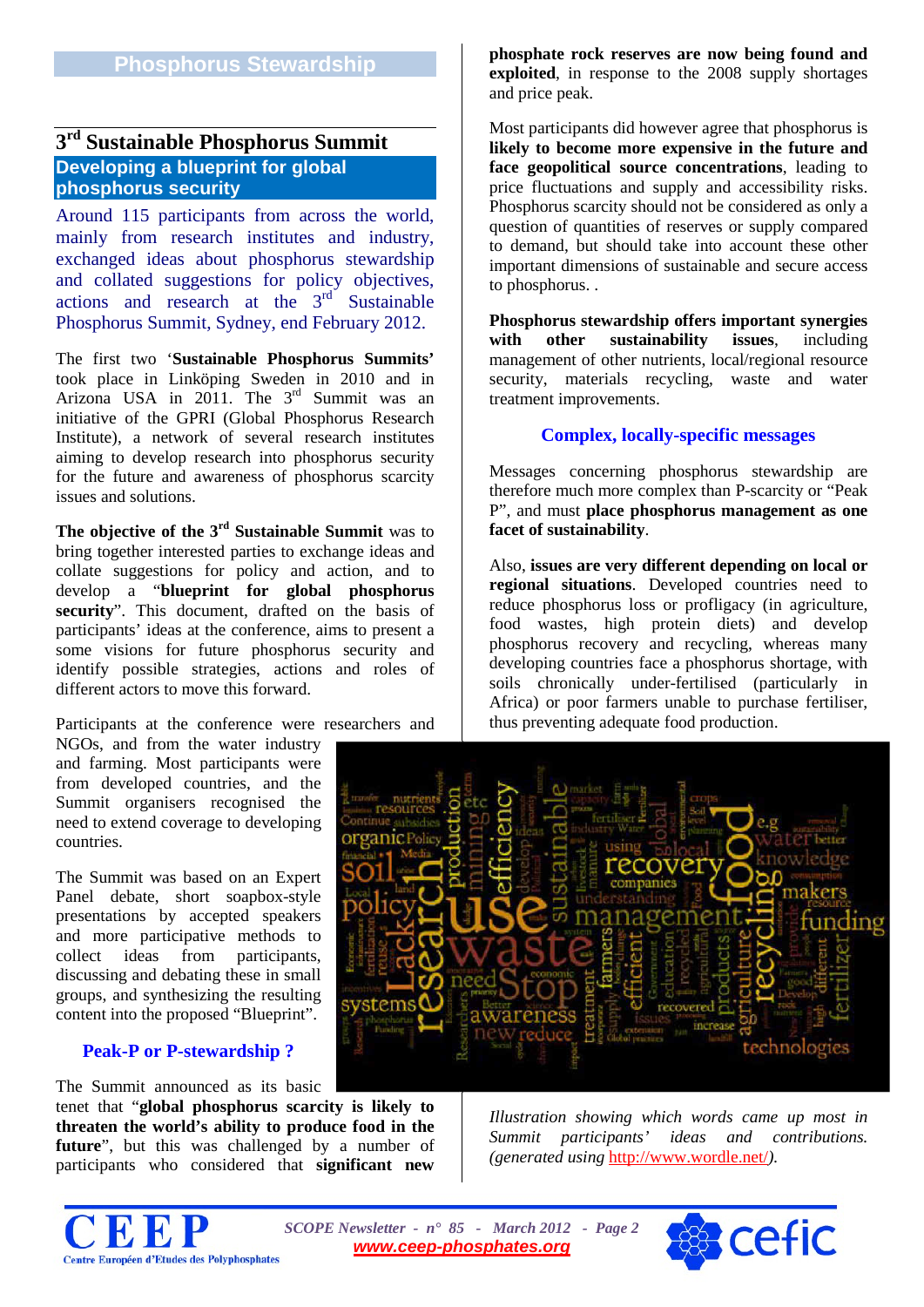#### **Visions**

The Summit suggested the following ideas as some of the "**key visions for a sustainable phosphorus future**":

- Consider P as a systemic part of sustainability, alongside other nutrients
- Global equity of access to P, global planning and governance to achieve this
- Local opportunities for P stewardship
- Improving efficiency of P use, developing P recycling
- $\ddot{\phantom{a}}$ Better information, knowledge-transfer, communication of the multi-faceted, complex nature of the phosphate resource issue and phosphorus stewardship

### **Actions**

The Summit's creative thinking process generated a wide range of proposed actions to improve phosphorus stewardship, ranging from general policies to specific proposals for certain sectors.

Many participants agreed that there is a need for a **global governance of phosphorus**, whilst recognising that there is no precedent for world government of any resource. Such global governance could be integrated into existing structures, both as a realistic way forward, and to address phosphorus within overall sustainability and development approaches.

Other key areas of action identified by the Summit included:

- **Improving the efficiency of phosphorus use in**  l, **agriculture and the food cycle**, including addressing over-concentration of livestock production, food waste, diet
- **Developing P-recycling**, such as reuse of biosolids,  $\mathcal{L}^{\pm}$ P-recovery technologies in centralised sewage systems, from livestock manures and from decentralised human waste treatment or urine
- **Promoting exchanges between different**  l, **stakeholders** and concerned industries: phosphate industries, agriculture, food industries, consumers …
- **Coordinating research**
- **Informing farmers, decision makers, the public**

**Developing local food production** and nutrient recycling where appropriate

#### **Blueprint**

The "**Blueprint for global phosphorus security**", drafted by the Summit organisers on the basis of the participants' collated ideas, will be circulated to all participants for comments and finalisation. Individuals and organisations will then be invited to sign this statement prior to its' launch via the Summit website, the Global Phosphorus Network and media channels.

# **4th Sustainable Phosphorus Summit 2014**

The next  $(4<sup>th</sup>)$  Sustainable Phosphorus Summit was announced for **Montpellier, France, in the period**   $25<sup>th</sup>$  **August** –  $3<sup>rd</sup>$  **September 2014** (exact dates to be defined). Hosted by INRA (France's Agricultural Research Institute), this  $4<sup>th</sup>$  Summit will be held just after the 5th International Symposium on Phosphorus in the Plant-Soil Continuum and will aim to involve developing countries (for whom some travel grants should be available).

*1st Sustainable Phosphorus Summit, Linköping Sweden,*  <http://www.ep.liu.se/ecp/053/ecp10053.pdf>

*2nd Sustainable Phosphorus Summit, Arizona*  <http://sols.asu.edu/frontiers/2011/index.php>

*This 2nd Summit led to the preparation of a book "Phosphorus, Food, and Our Future" (Oxford University Press), to be published shortly.*

*3rd Sustainable Phosphorus Summit, Sydney, Australia 29th Feb. – 2nd March 2012* <http://sustainablepsummit.net/>

# **Phosphorus flows**

# <span id="page-2-0"></span>**Europe P balance Phosphorus imports, exports and uses**

This study aims to complement existing regional or country-level phosphorus balance studies and global phosphorus resource studies with a substance flow analysis carried out at the level of the 15 member states of the "old" European Union (EU-15), taking into account modelling of data uncertainty. The system model uses 10 compartments, with waste management and agriculture compartments having specific submodels, and 35 different flow routes.

Data was collected from a range of official sources (OECD, International Fertiliser Association, EU,



*SCOPE Newsletter - n° 85 - March 2012 - Page 3 [www.ceep-phosphates.org](http://www.ceep-phosphates.org/)*

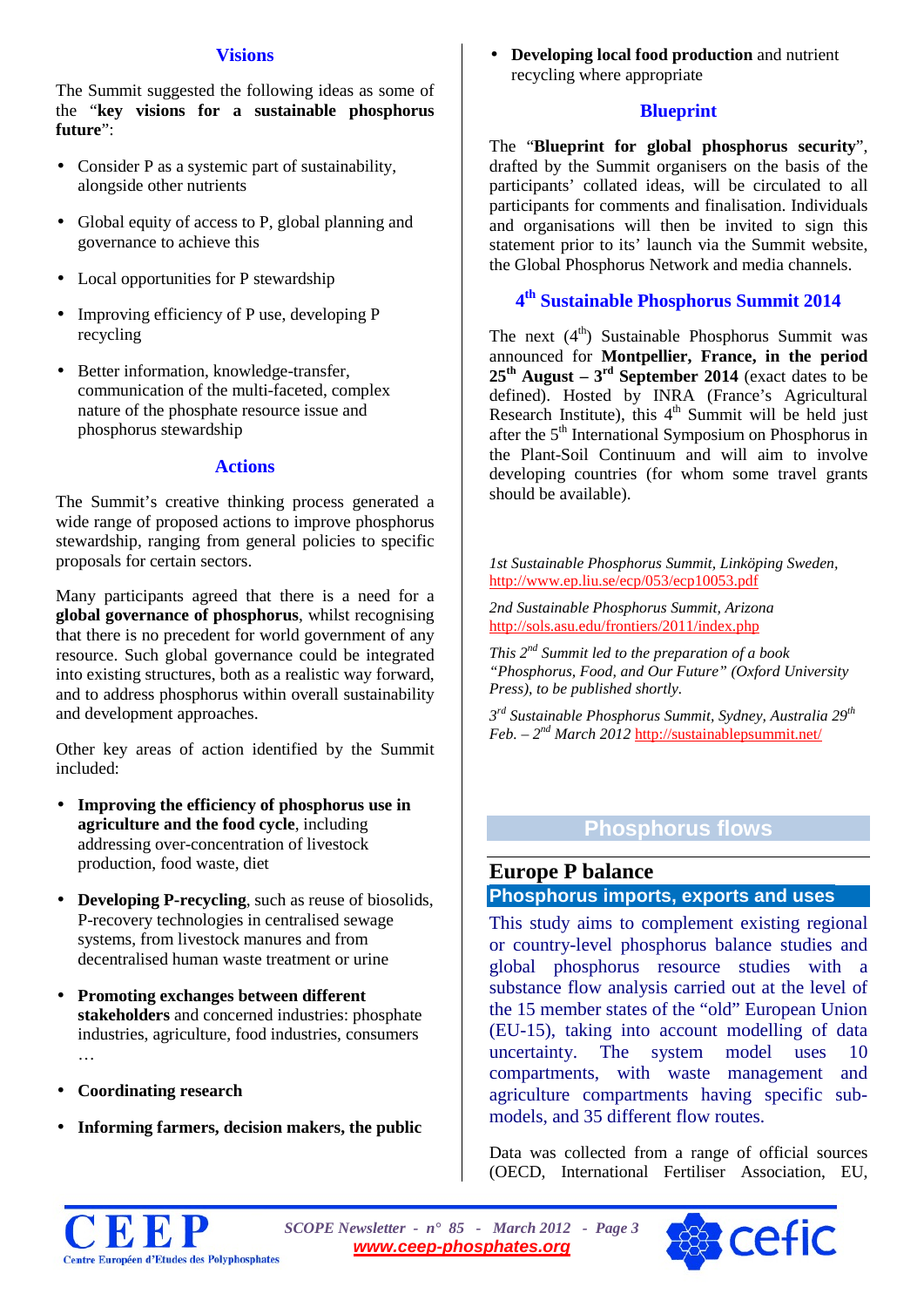USGS, FAO …), using an average of three years' data, and levels of uncertainty were allocated depending on estimated reliability, on whether the data was specifically available for the EU-15 region or was estimated from data for other geographical areas, etc.

#### **Imported phosphorus**

Phosphorus is imported into the EU principally as fertilisers (triple super phosphate, di ammonium phosphate, mono ammonium phosphate), phosphate rock and industrial phosphoric acid = 1480 million tonnes (Mt) P/year (net of exports), with smaller imports in food and animal feed products and other imports (255 MtP/y net of exports). **Total net import is thus around 4.4 kgP/person/year.** Imports have however fallen by nearly 50% over the decade to 2008.

#### **Phosphorus use and waste management**

**Agricultural phosphorus substance flow** is estimated from official statistics, combined with literature data on manure nutrient flows, agronomic processes, phosphorus content of crops, etc.

**Household phosphorus use** is estimated from figures for phosphorus in detergents, human food and diet Pcontent. Household P discharge and fate of discharge is estimated from figures on municipal wastewater treatment connection and performance, estimates of sewage loss to groundwater, data on septic tanks.

**P flows in various industry wastes** (food processing industry, animal wastes, food service activities … ) are estimated, and P flow routes in different waste processing and disposal routes are considered, in particular the agricultural reuse of sewage and other sludges after digestion, composting, etc.

The largest annual flows of P in agriculture are **livestock manure to soil** (c. 4 kgP/person/y), **fodder imported or produced on farms and fed to livestock** (c. 2.6 and c. 2.3 respectively) **fertiliser application to soil** (c. 2.7).

P leaving the agricultural system in products is estimated as 3.1 kgP/person/year in plant products, meat, milk and eggs. Of this production plus imported foods, **only c. 1.2 kgP/person/year actually reaches the final consumer**.

# **P loss, accumulation and recycling**

**The principal destination of non-consumed phosphorus in the EU-15 is soil accumulation** (c. 2.9 kg/person/year), followed by landfilling of sewage sludge incineration ash and industry and domestic refuse (1.4 kgP), with a lower level of loss to waters

(0.55 kg). Only 0.77 kgP/person/year are recycled (this does not include animal manure returning to farmland).

**The authors conclude that Europe is currently highly dependent on imported phosphorus**, and that optimisation of phosphorus fertilisation in agriculture and recycling of phosphorus from P-rich waste streams, including improving connection and more widespread phosphorus removal in municipal sewage works, could significantly reduce this import dependency.

*"The European phosphorus balance", Resources, Conservation and Recycling 60 (2012), pages159– 172*  [www.elsevier.com/locate/resconrec](http://www.elsevier.com/locate/resconrec)

*C. Ott, H. Rechberger, Vienna University of Technology, Institute for Water Quality, Resources and Waste Management, Karlsplatz 13/226, 1040 Vienna, Austria*  [office@iwa.tuwien.ac.at](mailto:office@iwa.tuwien.ac.at)[christian.ott@tuwien.ac.at](mailto:christian.ott@tuwien.ac.at) <http://iwr.tuwien.ac.at/>

# <span id="page-3-0"></span>**Switzerland Agricultural nutrient balances**

The farm-gate balance method, as defined by OSPAR, is used to calculate mass flow balances for nitrogen (N), phosphorus (P) and potassium (K) for the agricultural system of Switzerland. This method assesses total inputs into agriculture (fertilisers, other intrants) and total exports from farming (in agricultural products). This is considered to be more accurate that the soil surface balance approach (used by OECD), based on data on nutrient inputs to soil and on nutrients leaving the soil, because this method does not accurately link grass production to manure produced from grass and fodder consuming animals.

Data on intrants and products was collected from the Swiss Farmers Union and foreign trade statistics, multiplied by standard nutrient contents figures. **Grassland occupies nearly 70% of Swiss farmland**, and so calculations of grass production and biological nitrogen fixation (by clovers in widespread grassclover swards in Switzerland) were important: these were based on a standard production figure for grassland (13 tonnes dry matter/ha) and estimates of clover percentage in grassland and clover nitrogen fixation.

Statistics for **fodder production** (grass, silage maize) are not available, so these were estimated from the number of fodder consuming animals and standard feeding rates, and then adding in estimates for harvest and feeding losses.



*SCOPE Newsletter - n° 85 - March 2012 - Page 4 [www.ceep-phosphates.org](http://www.ceep-phosphates.org/)*

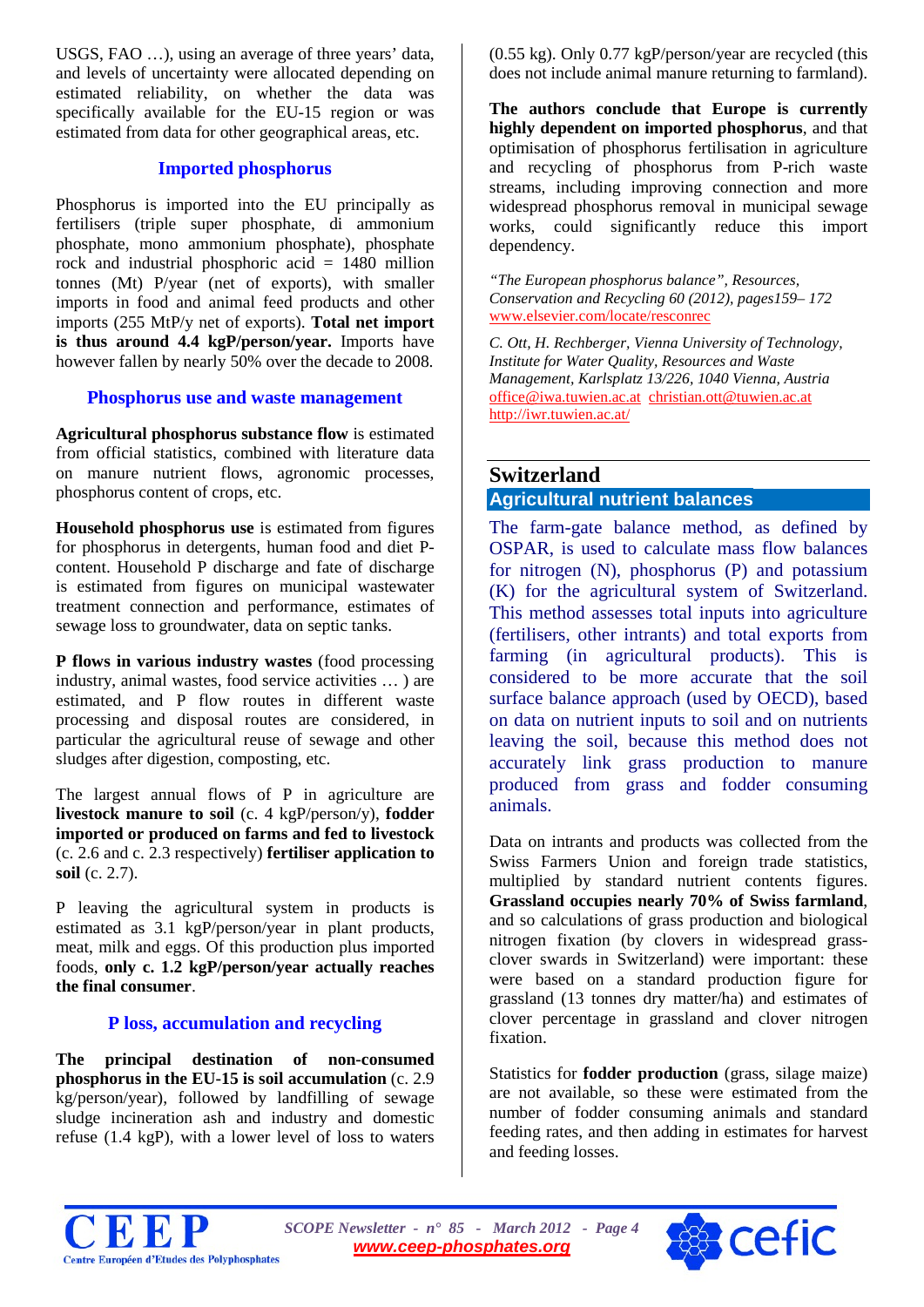#### **Farm nutrient efficiency**

**In 2008, c. 150 kgN/ha (nitrogen) entered the Swiss agriculture system, with imported feedstuffs and mineral fertilisers being the main sources**. Only c. 40 kgN/ha left the system in agricultural products, the remainder being presumably mainly lost either to the atmosphere from soil, or to waters as nitrate pollution.

**Overall agricultural nitrogen efficiency was thus <30%**, with animal husbandry showing an even lower nitrogen efficiency of c. 20%.

**Phosphorus inputs to the Swiss agriculture system were 13.5 kgP/ha, almost entirely in imported feedstuffs (largest source) and mineral fertilisers**. 8.0 kgP/ha left the system, mainly in animal food products.

**Overall agricultural phosphorus efficiency was c. 60%, significantly higher than for nitrogen**. Amounts of P in plant feedstuffs for animals and in animal excreta were significantly higher than amounts imported into the system, showing that phosphorus is largely cycled within the farm system.

38 kgK/ha (potassium) entered the Swiss agricultural system, and 10 kgK/ha left in agricultural products.

However, **in plant production K efficiency was nearly 90% compared to <5% in animal husbandry**. Overall potassium efficiency was thus  $<30\%$ .

#### **Changes over time**

**Nitrogen fertiliser use nearly doubled from 1975 to 1988, then decreased around one third to 1997 mainly with the introduction of environmental obligations and incentives for farmers**, then remained constant. N in imported foodstuffs has fallen as a result of reduced animal numbers and lower N contents in pig diets. As a result, the Swiss farming nitrogen surplus has been fairly stable since the mid 1990's, at a level very slightly lower than in the early 1970's.

**Phosphorus in imported foodstuffs has also been reduced since the 1970's, and phosphate fertiliser use also has fallen since a peak in the 1970's**. This has resulted in a considerable reduction in the Swiss agricultural P surplus from around 25 kgP/ha in 1975 – 1980 to around 5 kgP/ha since around 2000.

**Potassium has followed a similar pattern to phosphorus,** with the Swiss farm K surplus falling from around 50 kgK/ha in the late 1970's to around 20 kgK/ha today.

The author notes that Switzerland is thus near average for nutrient surpluses compared to other European countries.

#### **Recommendations**

**The author suggests that Swiss agricultural nutrient efficiency could be improved** by measures to reduce nutrient losses, by better targeting of nutrient application to the timing of crop needs, by promoting feeding plans in animal husbandry, improved animal diets (reducing excess protein in cattle diets, and by better manure management.

*"Nitrogen, phosphorus and potassium balances and cycles of Swiss agriculture from 1975 to 2008", Nutrient Cycling in Agroecosystems, vol. 91, pages 351–365, 2011*  <http://www.springerlink.com/content/r8q186t1613n/>

*E. Spiess, Agroscope Reckenholz-Tänikon Research Station ART, Reckenholzstrasse 191, 8046 Zurich, Switzerland,* [ernst.spiess@art.admin.ch](mailto:ernst.spiess@art.admin.ch)

# **P-recycling from urine**

#### **Nepal**

# <span id="page-4-0"></span>**Struvite recovery from urine**

Precipitation of struvite (magnesium ammonium phosphate) from source-separated urine is a potentially simple means of producing a concentrated, solid fertiliser. Decentralised production reduces problems of transport, handling, odour and contamination which may be associated with the direct use of urine in agriculture. However, struvite production requires the addition of magnesium, and, depending on the location of production, the purchase price of magnesium salts may exceed the sale price of the struvite. In these papers, wood ash, calcined magnesium rock, and bittern (a waste stream from salt production) were tested as locally available, low-cost alternative magnesium sources.

In the first paper (A), experiments were carried out in Siddiphur, a mainly agricultural village near Kathmandu, Nepal. Only 3% of the population is connected to water-borne sewerage but, as a result of a WaterAid project, over 100 UDDTs (urine diverting dry toilets) have been in operation since 2007.

Around 250 litres of urine (slightly diluted by toilet washing) was collected from the UDDTs and used for experiments. **Two different simple reactors (50 litre volume) were built from basic materials**: the first reactor was made from a 50 litre plastic water tank to which a manual stirring mechanism was added (metal



*SCOPE Newsletter - n° 85 - March 2012 - Page 5 [www.ceep-phosphates.org](http://www.ceep-phosphates.org/)*

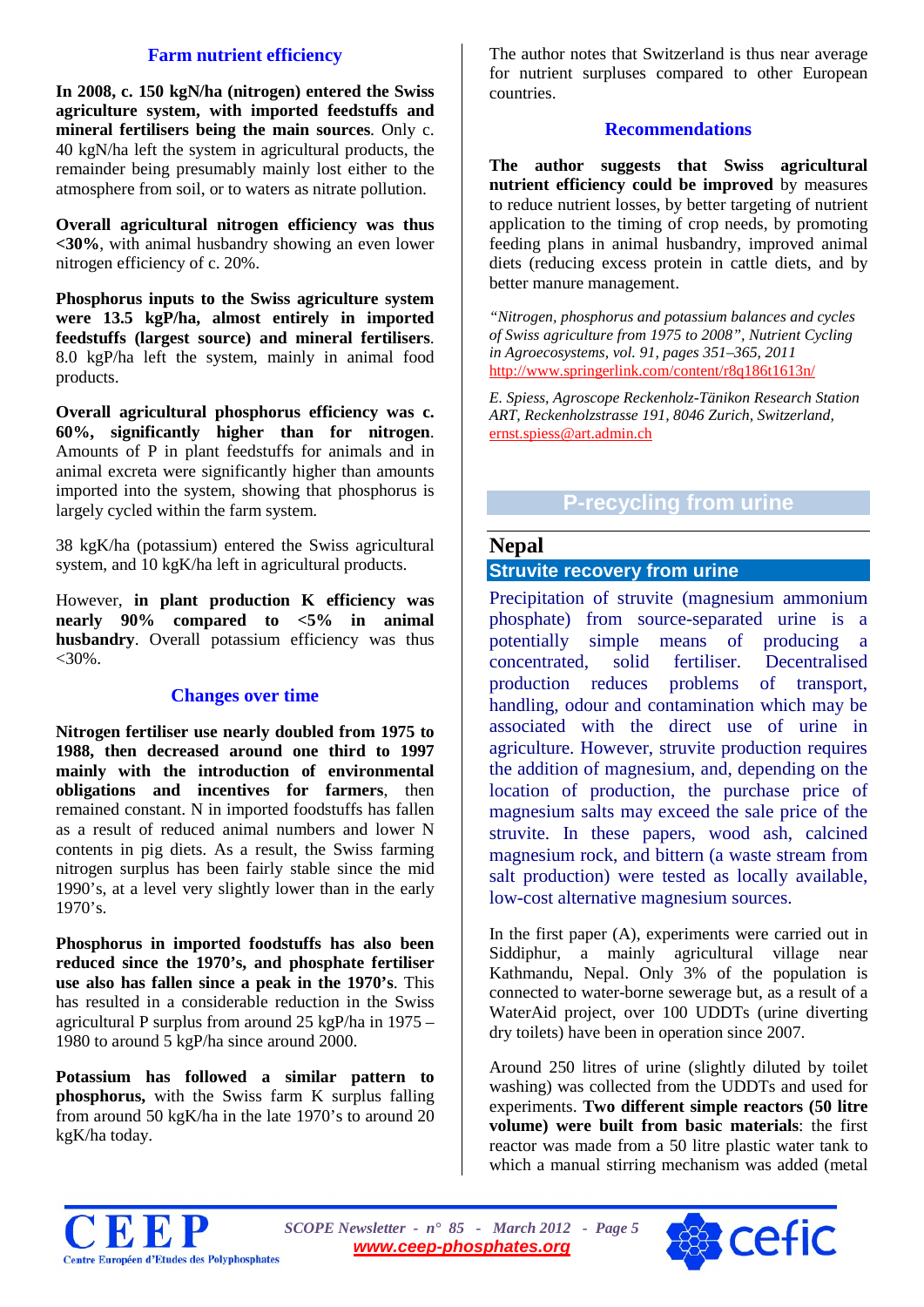paddles and crank) with a cloth filter tray in the bottom. The second reactor was made from galvanised sheet steel, welded by local craftsmen to make a circular tank with a conical base, again with a manual stirring mechanism, and with a filter bag attached to a tap at the base of the reactor cone. The filter was nylon fabric with a pore size of approximately  $160 \mu m$ .

#### **Phosphorus removal**

The phosphorus concentration of the urine sampled fell significantly during storage (from approximately 390 to 200 mgP/l), presumably by spontaneous precipitation of struvite and calcium phosphates. Analysis showed that the **phosphorus concentration in urine could be reliably estimated from electrical conductivity** using a linear equation, thus facilitating reactor control and reagent dosing.

In both reactors, the **different magnesium sources** were added to urine at a 1.1 to 1 Mg:P ratio, the reactor was stirred for 10 minutes, and then left to settle. In the first reactor, the supernatant was drained through a tap above the filter tray, whereas the second reactor was emptied through the filter bag via the tap at the base of the cone at the bottom of the reactor.

**Total phosphorus removal in the first reactor was only around 50%.** The addition of different flocculants (lime, alum, synthetic anionic and cationic polyelectrolytes and a natural product prepared from moringa oleifera seeds) did not improve struvite settling in the first reactor.

**The second reactor was designed to improve collection of fine precipitated solids** (using the filter bag) and achieved over 90% total phosphorus removal. Total batch time, including filtration, was reduced from 6 hours (including settling) in the first reactor, to 1 hour (including filtration) in the second. The costs of the two reactors including labour were about 35 and 60  $\epsilon$  respectively.

# **Magnesium costs and financial sustainability**

**Costs of different possible magnesium sources were assessed**: magnesium oxide, bittern, calcined magnesite rock, and magnesium sulphate. Although bittern is a waste product (brine) from salt production, and free at the source, transport costs from India (Jakhau Salt Company, Gujarat) to Nepal are high, so in fact, locally produced magnesium oxide would be the cheaper option  $(0.12 \text{ Ekg} \text{ struvite produced}).$ Magnesium oxide is not currently produced locally, but magnesite was previously mined outside of Kathmandu, and if magnesite became available, magnesium oxide could be produced locally by calcination.

Based on local fertiliser prices, **struvite recovery from urine was estimated to be financially profitable if such locally produced magnesium oxide were used** as a magnesium source, but struvite would be produced at a loss if a more expensive magnesium source were used (e.g. imported magnesium sulphate). Based on the estimated magnesium oxide cost, approximately  $12 \text{ m}^3$  of urine per day (equivalent to the production of 10 000 people) would have to be processed to cover a basic wage of 4  $\Theta$ day. This illustrates the important role that the magnesium source plays in the overall financial balance of struvite production. For this estimation it was assumed that only the financial value of fertiliser could be used to cover the expenses. No additional revenues, for example, subsidies for waste water treatment or toilet usage fees, were considered.

To improve the financial feasibility, it would be important to collect the **calcium phosphate and struvite that spontaneously precipitated in the urine**, by ensuring short piping between the UDD toilets and the struvite recovery reactor.

The effluent that remains after struvite precipitation still contains high levels of ammonium, sulphur and potassium, meaning that further nutrient recovery opportunities or potential water treatment costs remain. If the nutrients contained in the effluent can be used as a fertiliser this will further improve economics and the overall reuse of the urine nutrients.

# **Using ash to precipitate struvite**

In a second paper (B), **ash from burning wood (in a domestic chimney) was tested as a possible magnesium source for struvite precipitation** from urine in 1 litre experimental stirred reactors.

Fly ash from coal combustion has been shown to be effective for phosphorus removal from wastewaters (Kuziemska 1980, Cheung & Venkitachalam 2000), but wood ash is more widely available in agricultural communities and was therefore tested for its applicability. **The wood ash used contained 3.4% magnesium**, which is compatible with literature values of 1.6 – 6%. However, only around 50% of the magnesium in the ash was available for phosphorus precipitation (i.e. it was soluble in urine). This proportion could be increased if the wood was burnt at high temperatures ( $> 600^{\circ}$ C), but such temperatures are not common in simple wood fires or ovens.

The experiments showed that **the solid precipitated with wood ash from urine was not pure struvite, and had a high calcium carbonate and low phosphorus (<3%) content**. Furthermore, 60% of the potassium in the wood ash dissolved into the urine and was not recovered in the solids. The financial value of



*SCOPE Newsletter - n° 85 - March 2012 - Page 6 [www.ceep-phosphates.org](http://www.ceep-phosphates.org/)*

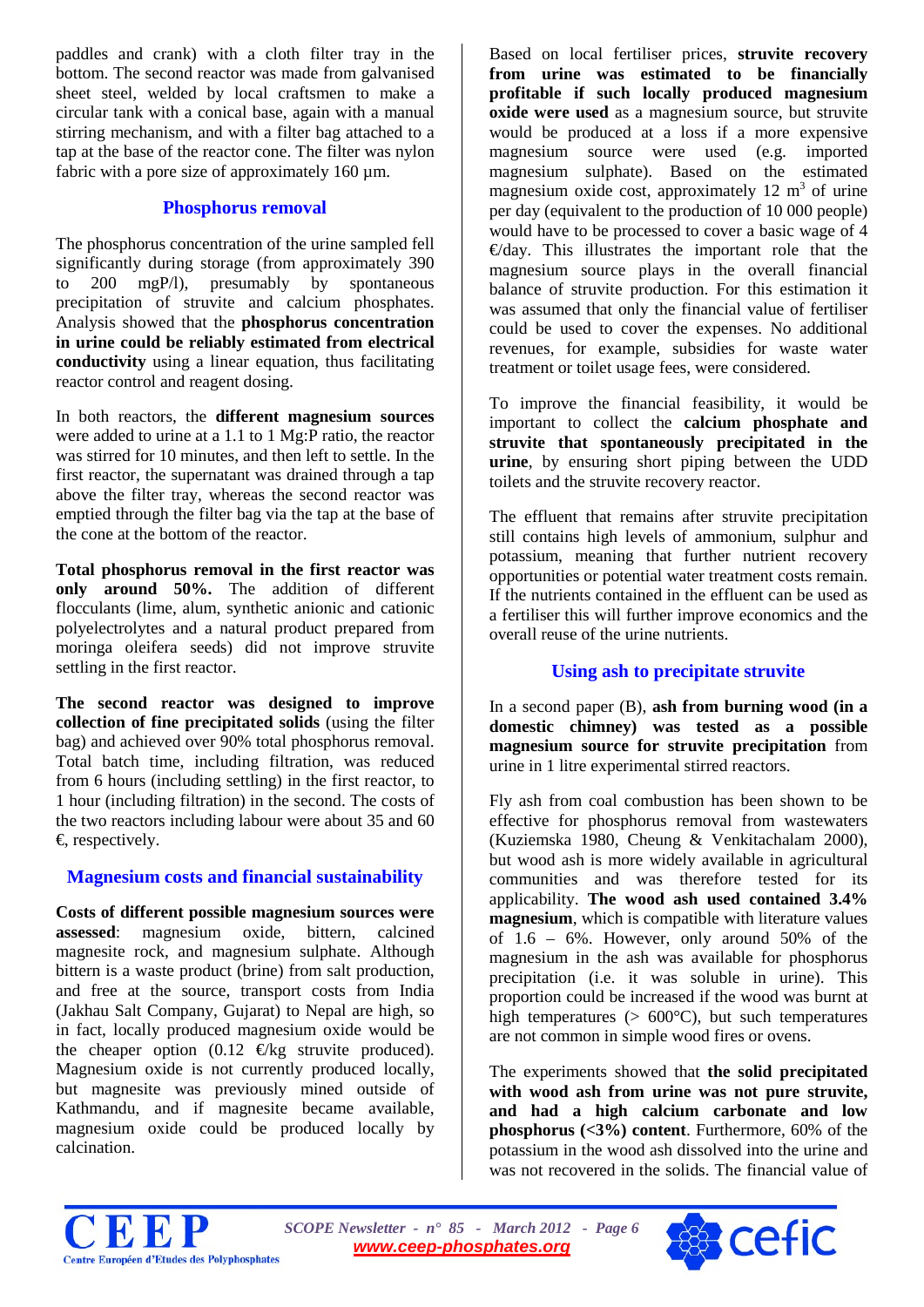this lost potassium is in a similar range to that of the recovered phosphorus.

Overall, the authors conclude that **wood ash is a suitable reagent for struvite precipitation from urine**. However, several factors can impede the use of the product as fertiliser: the rather low content of recovered phosphorus, the possibly high content of heavy metals and the dissolution of valuable potassium out of the wood ash.

*Further information about Eawag's project on struvite recovery from urine in Nepal (STUN) can be obtained at*  <http://www.eawag.ch/stun>

*(A) "Low-cost struvite production using source-separated urine in Nepal", Water Research 45 (2011), pages 852-862*  [www.elsevier.com/locate/watres](http://www.elsevier.com/locate/watres)

*B. Etter, E. Tilley, R. Khadka, K.M. Udert, Eawag (Swiss Federal Institute of Aquatic Science and Technology, Überlandstrasse 133, 8600 Dübendorf, Switzerland* [bastian.etter@eawag.ch](mailto:bastian.etter@eawag.ch) [elizabeth.tilley@eawag.ch](mailto:elizabeth.tilley@eawag.ch) [raju.khadka@eawag.ch](mailto:raju.khadka@eawag.ch) [udert@eawag.ch](mailto:udert@eawag.ch)

*(B) "Wood ash as a magnesium source for phosphorus recovery from source-separated urine", Science of the Total Environment, vol. 419, pages 68-75 (2012).*  [www.elsevier.com/locate/scitotenv](http://www.elsevier.com/locate/scitotenv)

*S. R. Sakthivel (a,b), E. Tilley (b,c), K. Udert (b). a: Centre for Rural Development and Technology, Indian Institute of Technology, Hauz Khas, New Delhi — 110 016, India. b: Eawag (Swiss Federal Institute of Aquatic Science and Technology), Überlandstrasse 133, 8600 Dübendorf, Switzerland. c: Nadel (Centre for Development and Cooperation), Swiss Federal Institute of Technology (ETHZ), Voltastrasse 24, 8092 Zürich, Switzerland* [udert@eawag.ch](mailto:udert@eawag.ch)

# <span id="page-6-0"></span>**Vietnam (I) Solar nutrient recovery from urine**

Urine separating toilets and dry toilets are appropriate technologies for rural areas lacking centralised sewerage. The urine collected is a good fertiliser, but poses considerable problems for use because high pH leads to ammonia emissions and odour problems during storage, transport and spreading. One technical option to address these problems is evaporation of separately collected urine to produce a solid fertiliser. This was tested using a 50 litre urine samples, from which a solid fertiliser was produced and tested. Acidification of the urine prior to evaporation was assessed. Possible issues of pharmaceutical and hormone contaminants are not resolved by evaporation and need to be investigated.

Urine was collected from male students via **waterless urinals and No Mix toilets** in dormitory bathrooms and from students urinating directly into bottles at the University of Can Tho, South Vietnam. The No Mix toilet urine was slightly diluted by flushing of the urinals.

**The urine was evaporated** in 20 - 50 litre batches in a 2 m2 glass covered, black tile "still" constructed locally, exposed to sunlight. Complete evaporation of the urine took  $3 - 4$  weeks. In two further experiments, the urine was acidified to pH 4 using sulphuric or phosphoric acid before evaporation.

# **Fertiliser value**

The three evaporation products (urine, sulphuric acidified, phosphoric acidified) were analysed for chemical and physical/crystal properties, then tested for fertiliser value in **82 day greenhouse pot experiments using maize and ryegrass** in P-deficient soil, compared to a commercial phosphate fertiliser and a no added nutrient control (5 treatments x 2 different plants tested x 4 replicates of each). The different nutrients were each added at 24 mgP/kg soil, micronutrients and nitrogen fertiliser were added to the pots at the start and after sample harvesting at 27, 40 and 58 days. Phosphorus uptake, nitrogen uptake and dry matter yield were assessed at each harvest date.

Results showed that the **evaporated urine offered similar phosphate fertiliser value to the commercial phosphate fertiliser**, but the acidified urine offered significantly better fertiliser value  $(2 – 3x)$  higher).

The evaporated urine was composed largely of sodium chloride (c. 90%) with c. 2% phosphorus and 2% nitrogen content. The phosphorus was highly soluble (85% solubility in water, 95% in citric acid). Around 30% of the urine nitrogen was lost during the evaporation process. **The salt content of the evaporated urine could pose salinisation issues** if used repeatedly in agriculture.

Acidification of the urine considerably increased the nitrogen content of the evaporated solids  $(2 - 3 x)$ . The principal component of the phosphoric acidified evaporated solid was thus biphosammite  $NH<sub>4</sub>H<sub>2</sub>PO<sub>4</sub>$ .

The authors conclude that **solar evaporation is a very appropriate technology for producing a solid fertiliser from urine**, feasible with low cost installations which can be constructed locally and are easy to operate. Acidification improves the fertiliser value of the evaporated solid and reduces nitrogen loss, but is probably inappropriate for rural areas because of the handling risks for the acid. Issues remain with salt content and salinisation.<br>Contaminants in the urine (pharmaceuticals, Contaminants in the urine (pharmaceuticals,

*SCOPE Newsletter - n° 85 - March 2012 - Page 7 [www.ceep-phosphates.org](http://www.ceep-phosphates.org/)*

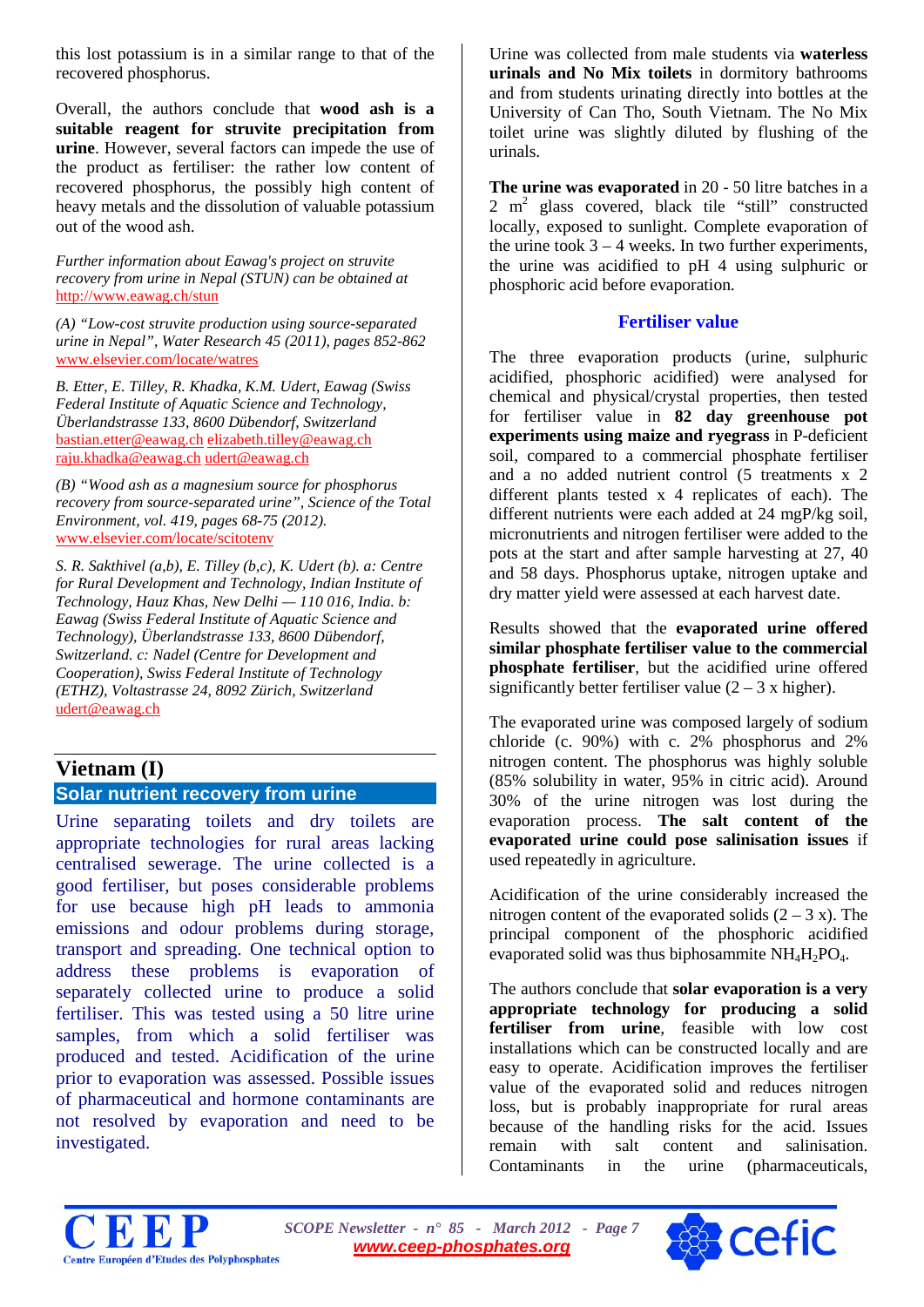hormones) may to some extent be broken down by solar UV radiation but this needs further analysis.

*"Solar thermal evaporation of human urine for nitrogen and phosphorus recovery in Vietnam", Science of the Total* 

*Environment, Volume 414, January 2012, Pages 592*–*599* [www.elsevier.com/locate/scitotenv](http://www.elsevier.com/locate/scitotenv)

*S. Antonini, P. Nguyen, U. Arnold, T. Eichert, J. Clemens, University of Bonn, Institute of Crop Science and Resource Conservation, Department of Plant Nutrition, Karlrobert-Kreiten Straße 13, 53115 Bonn, Germany*  [sam\\_antonini@uni-bonn.de](mailto:sam_antonini@uni-bonn.de)

# **Vietnam (II)**

#### <span id="page-7-0"></span>**Struvite and ammonium sulphate from urine**

Phosphorus and nitrogen recovery as fertiliser materials, was tested on undiluted urine and slightly diluted urine (from source separated toilets). The two step reactor consisted of a 50 litre stirred batch struvite precipitation tank, followed by a batch nitrogen recovery step using a 50 litre stripping column followed by a sulphuric acid absorption column (same dimensions) from which liquid ammonium sulphate was recovered.

As in the paper above, urine was collected directly by students urinating into bottles, and slightly diluted from combined outflow of waterless urinals and No Mix toilets at the University of Can Tho, South Vietnam.

#### **Struvite precipitation**

In the struvite reactor, magnesium oxide (MgO) was dosed to a Mg:P ratio of 1.5:1, and sodium hydroxide (NaOH) to adjust to pH 9. The batch reactor was stirred for 30 minutes then settled for 1-3 hours. The precipitated struvite was collected using a synthetic fibre filter bag.

**Nine 50 litre batch runs were carried out using undiluted urine and six with diluted urine**. Various settling times were tested. Beaker tests were used to verify results.

**98% removal of soluble phosphate from the urine was achieved from both diluted and undiluted urine**, with 1 hour settling time proving to be sufficient. However, recovery of the precipitate from the filter bag proved problematic, with 20% of the precipitate being effectively thus lost for undiluted and 90% being lost for diluted urine.

**X-ray diffraction showed the precipitate to be 85% struvite** (magnesium ammonium phosphate

hexahydrate  $NH_4MgPO_4.6H_2O$  and 15% to be dittmarite (magnesium ammonium phosphate monohydrate NH4MgPO4.H2O). As well as the minerals Ca, K, Na, S and Si, the precipitated struvite also showed aluminium, copper and zinc at concentrations > 50 µg/g. **Heavy metals were very low**, significantly lower than fertiliser quality standards.

#### **Nitrogen recovery**

The second reactor step involved a **stripping column to remove ammonia, followed by an ammonium sulphate absorption column**. Ammonia stripping was achieved by pumping air upflow in the column (with liquor downflow), using NaOH to adjust to pH 10 and heating to 40°C. The ammonia carrying air was then passed through a sulphuric acid column, enabling recovery of liquid ammonium sulphate.

#### **90% of the nitrogen present in the urine leaving the struvite reactor could thus be recovered as liquid ammonium sulphate**.

Various upflow and liquor recycle rates were tested in the stripper column. Energy consumption, reagents (MgO, NaOH,  $H_2SO_4$ ) and total cycle duration were calculated for different operating conditions.

*S. Antonini, T. Eichert, J. Clemens, Department of Plant Nutrition, University of Bonn, Bonn, Germany and S. Paris, Huber SE, Industriepark Erasbach A1, Berching, Germany. Email as above.*

*"Nitrogen and Phosphorus Recovery from Human Urine by Struvite Precipitation and Air Stripping in Vietnam", Clean – Soil, Air, Water 39 (12), pages 1099–1104, 2011 (Wiley)*  [www.clean-journal.com](http://www.clean-journal.com/)

# **Struvite precipitation**

# <span id="page-7-1"></span>**Biological nutrient removal Sludge fermentation and P-recovery**

A lab scale biological phosphorus removal sequencing batch reactor and sludge fermenter, operated to produce readily available carbon (volatile fatty acids VFA) to "feed" the bio-P reactor, were tested with and without struvite precipitation from the fermenter return stream. The bio-P reactor had an operating capacity of 5 litres, and was run with three 8-hour cycles per day. 6% of this reactor's sludge was bled to the 1 litre fermenter each cycle, and the fermenter had a residence time of 5 days.

The bio-P reactor was seeded with sludge from another laboratory reactor, and was fed with synthetic



*SCOPE Newsletter - n° 85 - March 2012 - Page 8 [www.ceep-phosphates.org](http://www.ceep-phosphates.org/)*

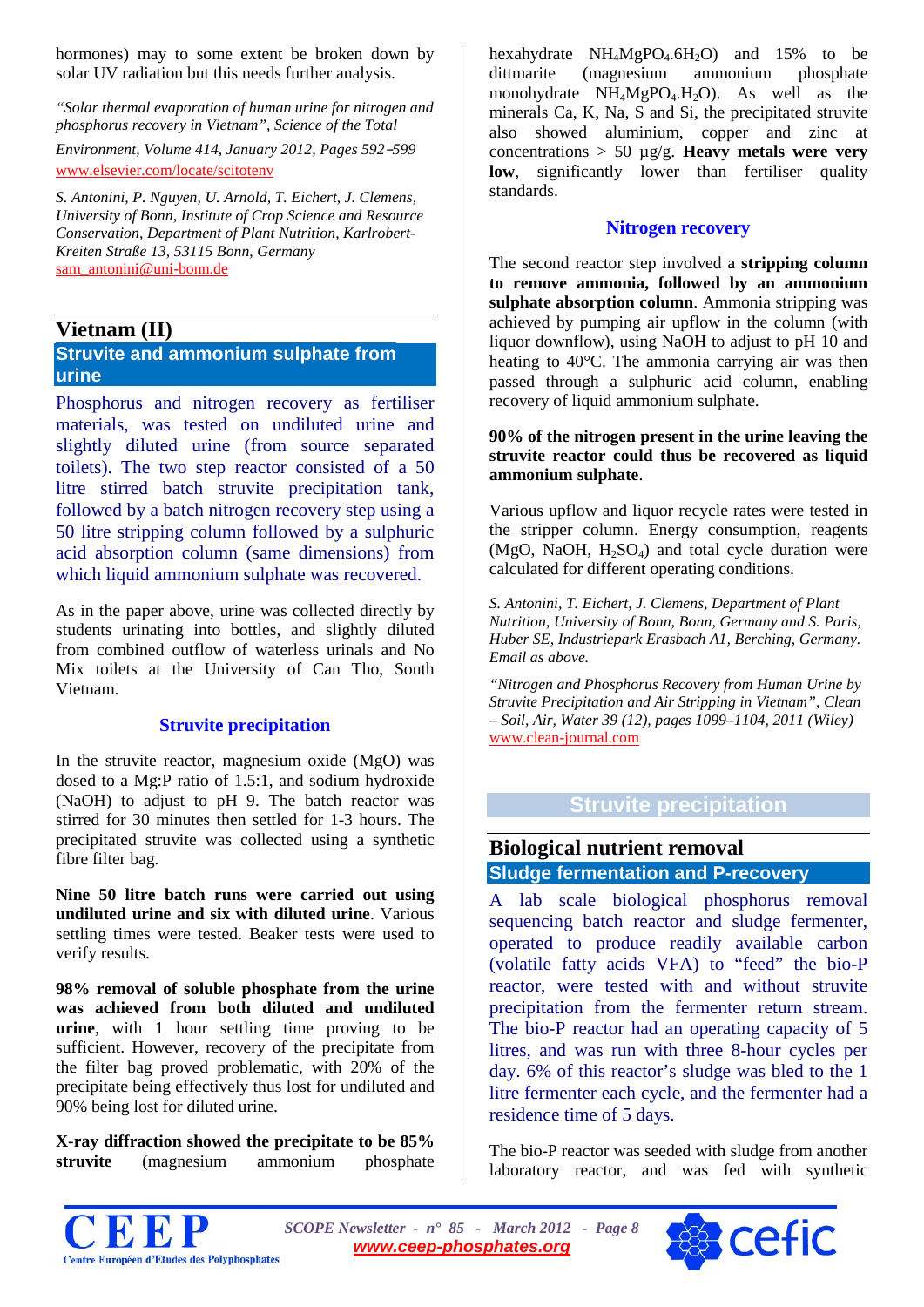wastewater COD 300 mg/l, acetic acid 30 mg/l, NH4-N 30 mg/l and  $PQ_4-P$  10 mg/l. Its 8 hour cycle consisted of 15 minutes' feeding with 2 litres of synthetic wastewater, then 1.5 hours anaerobic (at the end of which, 6% of sludge was transferred to the fermenter), followed by aeration for 4 hours (after which wasted sludge was removed to maintain a solids residence time of 12 hours), followed by 60 minutes settling time (after which supernatant was decanted for 15 minutes to allow addition of new wastewater). The fermenter thus received sludge three times per day. It was sealed and fully mixed. The fermenter effluent was returned to the bio-P reactor, by overflowing 0.2 litres of mixed fermenter content to compensate for the sludge addition. This initial set-up was tested for 60 days.

To assess the effects of including a P-recovery step in the process, **the set-up was modified to include an upflow separator on top of the fermenter**, in order to retain solids in the fermenter and give a low-solids supernatant. **Struvite was then precipitated from this supernatant**, by addition of magnesium oxide, before returning it to the bio-P reactor. Two different modes were tested, first by return of the supernatant to the bio-P reactor at the start of its cycle, and secondly (with a slightly higher MgO dosage to increase struvite removal) return to the bio-P reactor 30 minutes after the start of its cycle (in order to add it after consumption of the initial acetate content of the synthetic wastewater). These modes were tested for a total of 2 months.

#### **Poor phosphate removal with no fermentation**

A control run (2 months) using the bio-P reactor only, without return of supernatant from the fermenter, showed poor phosphate removal (only 30% total Premoval). Analysis suggested that this was because of **inadequate VFA supply** (the initial acetate was consumed after 15 minutes of the anaerobic cycle of the bio-P reactor). Nitrate remaining in the reactor from the end of the previous cycle was fully removed after c. 30 minutes from the start of the anaerobic cycle, suggesting that denitrifying organisms in the sludge were outcompeting phosphorus accumulating organisms for the limited VFAs, resulting in poor phosphate removal.

When the bio-P reactor was operated in connection to the fermenter, the return liquor from the fermenter was providing approximately 35 mg of VFA-COD, compared to 60 mg VFA-COD in the synthetic wastewater (acetate). In this case **anaerobic phosphate release in the bio-P reactor increased**, showing the higher activity of phosphorus accumulating organisms, and the total phosphorus removal was c. 55%. This is still a poor level of P- removal, considered to be because of the P loading in the fermenter return stream.

#### **Struvite precipitation**

The MgO dosage used for struvite precipitation was marginally higher than the theoretical 1:1 ratio to phosphorus, in order to ensure good P-removal (90 – 95% removal). 70% nitrogen removal also resulted. The MgO addition ensured a pH increase which facilitated struvite precipitation. XRD analysis and the 1:1 molar ratio of phosphorus and nitrogen removal showed that the precipitate was indeed struvite.

In the set-ups with **solid-supernatent separation from the fermenter followed by struvite precipitation**, very little phosphorus was returned to the bio-P reactor in the fermenter liquor. Consequently, phosphorus removal in the bio-P reactor was improved, achieving 80% - 99% P-removal, as well as complete nitrification. The P-removal in the bio-P reactor was significantly better when the fermenter supernatant (VFAs) were added not at the start of the anaerobic cycle, but after 30 minutes, when denitrification was complete.

The fermenter consistently produced c. 157 mg of VFA-COD per g of biomass input. With the solid/supernatant separation on the fermenter, a reduction of c. 20% in sludge production from the bio-P reactor was also achieved.

The authors conclude that this experimental work confirms the **essential role of VFA (readily available carbon as volatile fatty acids) in biological phosphorus removal**, and that effectiveness can be improved by adding to the bio-P process at different points in the anaerobic – aerobic cycle.

They also conclude that fermentation of the WAS (waste activated sludge) from the bio-P reactor can produce such VFAs, and that if this is combined with settling of solids and phosphorus precipitation from the fermenter return stream, biological phosphorus removal efficiency can be significantly improved, in addition to complete nitrification, and **phosphorus can be recovered for recycling as struvite**.

*"Biomass fermentation to augment biological phosphorus removal", Chemosphere, 78, pages 29–34, 2010,* [www.elsevier.com/locate/chemosphere](http://www.elsevier.com/locate/chemosphere)

*Q. Yuan, J. Oleszkiewicz, Dept. Civil Engineering, University of Manitoba, Winnipeg, Manitoba, Canada R3T 5V6* [umyuan3@cc.umanitoba.ca](mailto:umyuan3@cc.umanitoba.ca)



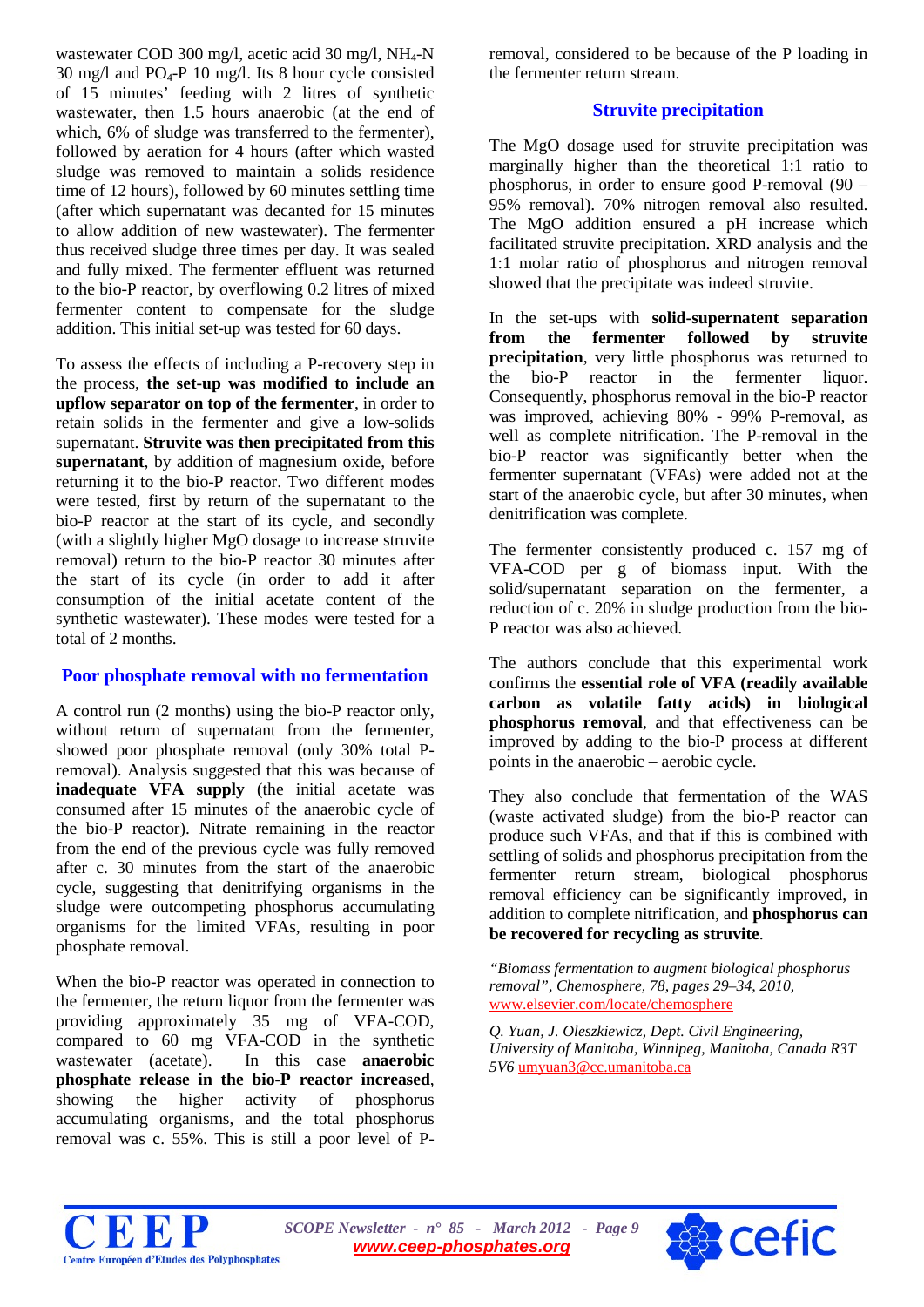# **Struvite precipitation**

## <span id="page-9-0"></span>**Innovative 2-section seeded aerated struvite reactor**

Addition of struvite particles as seeds was shown to significantly reduce the reaction time necessary for struvite precipitation to occur in stirred beaker tests using pure phosphate and ammonium solutions with added magnesium. An experimental struvite precipitation reactor is presented based on this assumption, where small struvite particles are carried upwards by aeration from the bottom of main reactor zone to a smaller aerated reaction column within the main reactor into which the influent flows and where magnesium is dosed. Using pure phosphate and nitrogen solutions, this reactor achieved 78% phosphate removal at soluble phosphorus concentrations of 22 mgP/l, with a total hydraulic retention time just over one hour.

Batch 2 litre stirred beaker struvite precipitation experiments were carried out to **test the effect of adding struvite seeds**, using pure sodium phosphate and ammonium chloride solutions, with magnesium chloride addition and initial pH adjustment using sodium hydroxide.

#### **Beaker seeding tests**

Tests were carried out at two different phosphate concentrations (21 and 51 mgP/l) with ammonium and magnesium to phosphate molar ratios of 3.5:1 and 1:1. Initial pH was adjusted to 9. Struvite particles were produced by precipitation from pure phosphate, ammonium and magnesium solutions then using the solid filtered at 0.45 µm. 0.422g/l of seed was used when to the seeded beakers. Supersaturation ratios and ion activity calculations are presented.

The results show that in non-seeded experiments, precipitation hardly started for the first 20 minutes, but then took place gradually over the  $20 - 40$  minute period. In the seeded experiments, precipitation occurred rapidly in the first five minutes, with equilibrium being reached within 15 minutes.

Overall, at the higher phosphate concentrations, **equilibrium** was reached after around 35 minutes without seeding, and after around 9 minutes with seeding. For the lower concentrations, the times were 90 and 15 minutes.

The authors conclude that **struvite crystal addition significantly shortens both induction and equilibration times**, and should be ensured for efficient struvite reactor design.

#### **Innovative two stage MAP reactor**

The authors present an experimental struvite precipitation reactor and results of a range of experiments testing the performance of the reactor under different operating parameters, using pure phosphate and ammonium solutions, and pH adjusted to 9.2 – 9.7 using sodium hydroxide.

**The "IRSR" (Internal Recycle Seeding Reactor) uses two separated reactor sections to ensure recycle into the initial reaction zone of small struvite particles from the bottom of main reactor zone.** The main reactor is about 3 litres volume, with a conical particle accumulation zone at the bottom, and a column sedimentation zone above this and the effluent outflow via a weir at the column top. Within the main reactor, a smaller 0.35l column receives the influent and magnesium dosing, which flows down and into the centre of the main reactor. Aeration of the main reactor ensures CO2 stripping and mixing, and also carries small struvite particles up into the entry zone reactor, which is also separately aerated (see diagram in 2008 paper).

**Experiments were carried out to assess this reactor using** :

(a) different concentrations of influent phosphate  $(22 - 150 \text{ mgP-PO4/l})$ 

(b) different seed concentrations in the reaction zone, controlled by adjusting the aeration and the level of struvite accumulated in the bottom of the main reactor

(c) molar ratio of magnesium dosage to soluble phosphorus (from 1:1 to 2:1)

(d) the total hydraulic residence time (from  $0.6 -$ 4.6 hours).

#### **Efficient phosphorus recovery**

The IRSR reactor achieved **recovery of 78% of influent soluble phosphorus as struvite at the relatively low phosphate concentration of 22 mgP/l**, that is around 20% better than without seed recycling. The advantage of seed recycling in the reactor was reduced at higher phosphate concentrations. Seed recycling requires energy (aeration) and it is concluded that a relatively low recycle rate giving a seeding level of  $0.4 - 1g$  seed/l in the initial reaction zone is optimum for good performance.

With magnesium to phosphorus dosing of  $1.3 - 1.5:1$ , phosphorus recovery improved up to a total hydraulic residence time of 1.14 hours (8 minutes in the initial reaction zone, 60 minutes in the main reactor and settling). This could be reduced to a total hydraulic



*SCOPE Newsletter - n° 85 - March 2012 - Page 10 [www.ceep-phosphates.org](http://www.ceep-phosphates.org/)*

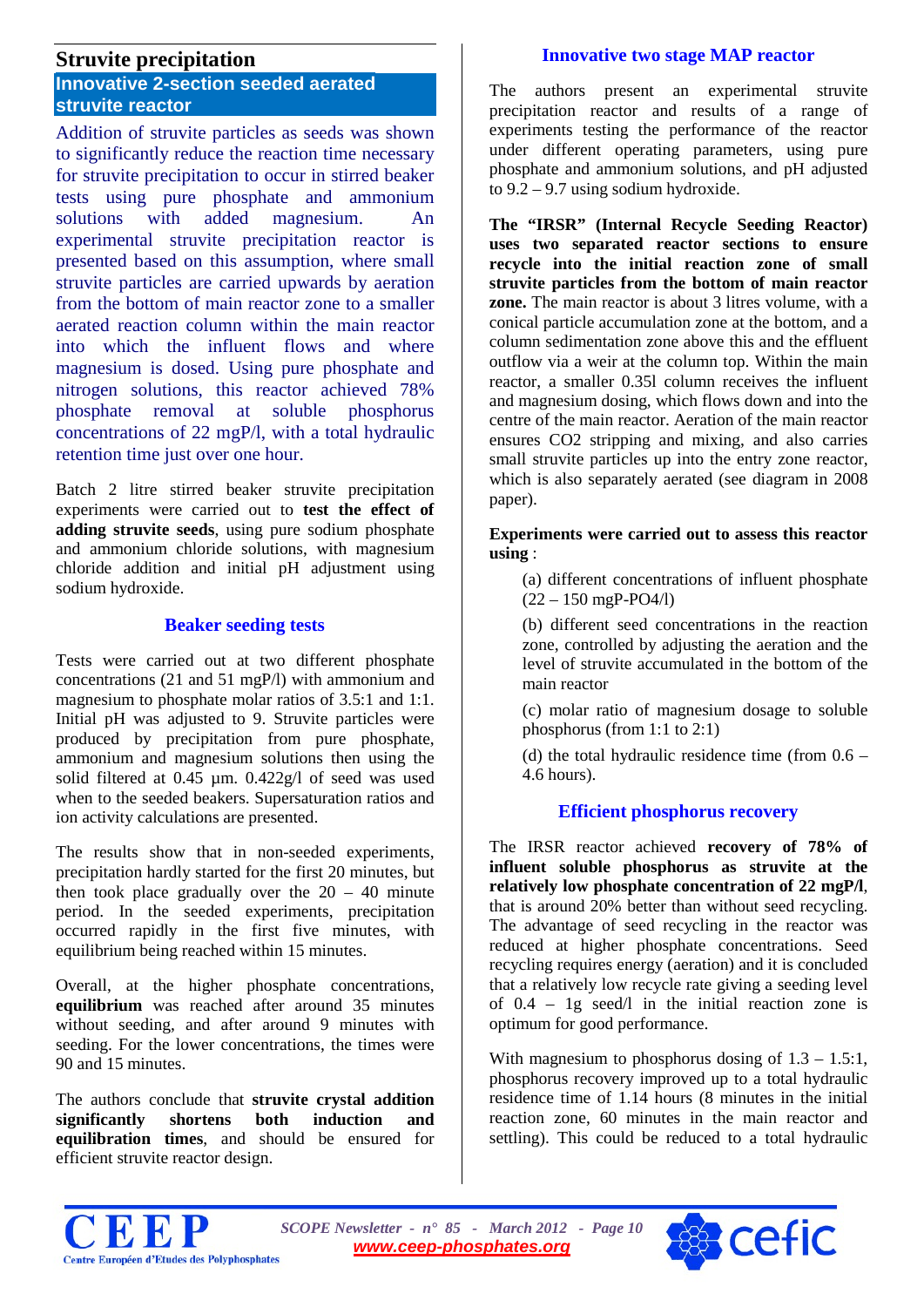residence time of one hour whilst still achieving good P-recovery levels.

**The authors conclude that further work is needed to address the problem of NH4 stripping by the aeration and to assess the risk of fine struvite crystals causing problems**, either by loss in effluent outflow or by coagulation onto reactor surfaces.

*"Effect of struvite seed crystal on MAP Crystallization", Journal of Chemical Technology and Biotechnology, vol. 86, issue 11, pages 1394–1398, 2011*  [http://onlinelibrary.wiley.com/doi/10.1002/jctb.2716/abstrac](http://onlinelibrary.wiley.com/doi/10.1002/jctb.2716/abstract)

[t](http://onlinelibrary.wiley.com/doi/10.1002/jctb.2716/abstract)

*Z.G. Liu (a), Q.L. Zhao (b), L.L. Wei (b), D.L. Wu (a) and L.M. Ma (a)* [lzg0532@tongji.edu.cn](mailto:lzg0532@tongji.edu.cn)

*"Enhancing phosphorus recovery by a new internal recycle seeding MAP reactor", Bioresource Technology, vol. 99, Issue 14, September 2008, pages 6488-6493*  <http://www.journals.elsevier.com/bioresource-technology/>

*Z.G. Liu (a,b), Q.L. Zhao (b), N. Yang (b), D-J. Lee (c)*  [qlzhao@hit.edu.cn](mailto:qlzhao@hit.edu.cn)

*(a) National Engineering Research Center for Urban Pollution Control, Tongji University, Shanghai 200092, China*

*(b) State Key Lab of Urban Water Resources and Environment (SKLUVRE), School of Municipal and Environmental Engineering, Harbin Institute of Technology, Harbin 150090, China*

*(c) Dept. Chemical Engineering, National Taiwan University, Taipei, Taiwan 10617, China* 

# **Recovered phosphates as fertilisers**

# **2-year pot trials**

# <span id="page-10-0"></span>**Fertiliser value of recovered phosphates**

The effectiveness of eight different phosphate products recovered from wastewater and thermal processes was compared to commercial TSP fertiliser in 2-year maize pot trials at acidic and near-neutral soil pH.

**Fertiliser value of eight different recovered phosphates was assessed and compared to commercial phosphate fertiliser** (TSP triple super phosphate) and phosphate rock, in 2-year pot trials using maize (*Zea mays*) with soil pH 4.7 (loamy) and pH 6.6 (sandy)  $[pH(CaCl<sub>2</sub>)]$ , 2 plants grown to maturity per 6 litre pot.

The phosphate fertiliser was mixed with the soil at the start of the two years (with no further applications made), in each case at **two doses** (suboptimal  $= 60$  and highly fertilised = 200 mgP/kg soil), plus control (no added fertiliser), in each case with 4 replicates. Other nutrients were dosed to all pots at the start of the trials (K, Mg, N) and N was added during the trials in two further applications.

#### **Recovered phosphates**

The recovered products tested were **three struvites** (magnesium ammonium phosphate) and **one calcium phosphate** recovered from different urban waste water treatment plants (UWWTP), and **four thermal process phosphates** (detailed list below). All phosphate products were finely ground and sieved to 500 µm.

#### **Recovered phosphate products tested:**

- Calcium phosphate precipitated using **Tobermorite**
- Struvite from Seaborne at Gifhorn UWWTP, Germany(Günther et al. 2008)
- Struvite from Seaborne process at Owschlag UWWTP, Germany
- Struvite from waste water at Stuttgart University (Weidelener 2010)
- Sinter phosphate, produced by calcination at 1000°C of wastes including meat and bone meal
- Cupola slag, recovered by smeltering sewage sludge and filter dust (Scheidig et al. 2009)
- Phosphate recovered by thermal treatment of sewage sludge incineration ash (Adam et al. 2009)
- Ash from incineration of meat and bone meal at 1000°C

#### **Soil solution phosphorus**

Soil samples from each pot were analysed for **soil soluble phosphorus quantity** (IEP = isotopically exchangeable phosphorus) three weeks after application of the phosphate fertilisers and after two years. **Soil solution phosphorus concentration** (intensity  $C_{Li}$ ) was also measured by slowly percolating water down an extracted soil column to displace the soil solution, then measuring phosphorus concentration colorimetrically (Murphy & Riley method).

The authors note that for the phosphate products tested, **neither water solubility nor 2% citric acid solubility are good indicators** of these soil phosphorus concentrations.

Maize plants were harvested at the start of flowering (80 and 70 days after sowing for the first and second years respectively), and above ground biomass dry matter weight and P-concentration were measured. Phosphorus uptake was calculated from shoot dry matter and P concentration.



*SCOPE Newsletter - n° 85 - March 2012 - Page 11 [www.ceep-phosphates.org](http://www.ceep-phosphates.org/)*